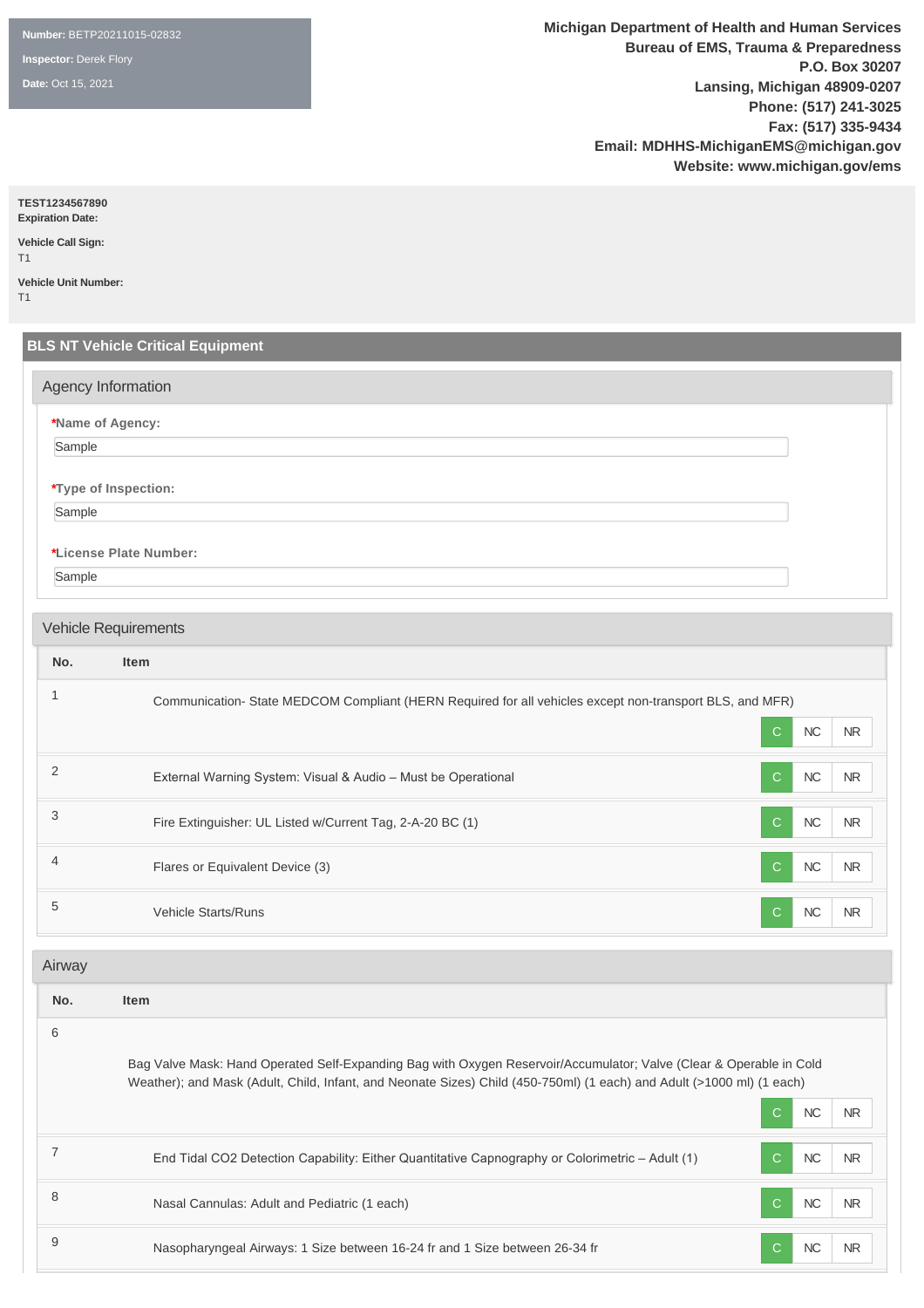| 10                                                                                                                                                                                                                  | Non-Rebreather Masks: Adult, Child, and Infant (1 each)                                 | $\mathsf{C}$ | <b>NC</b> | <b>NR</b>  |  |  |
|---------------------------------------------------------------------------------------------------------------------------------------------------------------------------------------------------------------------|-----------------------------------------------------------------------------------------|--------------|-----------|------------|--|--|
| 11                                                                                                                                                                                                                  | Oropharyngeal Airway: 0-1, 2-3, 4-5 (1 each)                                            | C            | $NC$      | <b>NR</b>  |  |  |
| 12                                                                                                                                                                                                                  | Oxygen Portable with Regulator Capable of 15 lpm, and Supplies                          | $\mathsf{C}$ | $NC$      | <b>NR</b>  |  |  |
| 13                                                                                                                                                                                                                  | Pulse Oximeter with Pediatric & Adult Capability (1)                                    | $\mathsf{C}$ | $NC$      | <b>NR</b>  |  |  |
| 14                                                                                                                                                                                                                  | Suction Portable (Can be manually powered)                                              | C            | $NC$      | <b>NR</b>  |  |  |
| 15<br>Suction Tubing: Wide-Bore Tubing, Rigid Pharyngeal Curved Suction Tip and Tonsil and Flexible Suction Catheters 6F-16F (1<br>between 6F-10F and 1 between 12F-16F). 1 set for each mechanical suction device. |                                                                                         |              |           |            |  |  |
|                                                                                                                                                                                                                     |                                                                                         | C            | $NC$      | <b>NR</b>  |  |  |
| 16                                                                                                                                                                                                                  | Supraglottic (Combitube, King, I-Gel) (1 of Each Adult Size Required)                   | $\mathbf C$  | NC        | ${\sf NR}$ |  |  |
| 17                                                                                                                                                                                                                  | Tube Holder (1)                                                                         | C            | NC        | ${\sf NR}$ |  |  |
|                                                                                                                                                                                                                     | Trauma - Bandaging                                                                      |              |           |            |  |  |
| No.                                                                                                                                                                                                                 | <b>Item</b>                                                                             |              |           |            |  |  |
| 18                                                                                                                                                                                                                  | Arterial Tourniquet (commercial) (1)                                                    | C            | NC        | NR.        |  |  |
| 19                                                                                                                                                                                                                  | Bandages - Triangular (4)                                                               | $\mathsf{C}$ | $NC$      | <b>NR</b>  |  |  |
| 20                                                                                                                                                                                                                  | Band-Aids (assortment)                                                                  | $\mathsf{C}$ | NC        | NR.        |  |  |
| 21                                                                                                                                                                                                                  | Burn Sheets - Sterile (2)                                                               | С            | NC        | <b>NR</b>  |  |  |
| 22                                                                                                                                                                                                                  | Dressing: Large Sterile Trauma (1)                                                      | $\mathsf{C}$ | NC        | NR         |  |  |
| 23                                                                                                                                                                                                                  | Dressing - Occlusive: Sterile (aluminum foil, saturated gauze, etc.) (1)                | C            | $NC$      | <b>NR</b>  |  |  |
| 24                                                                                                                                                                                                                  | Gauze Bandages: Rolled (6)                                                              | C            | $NC$      | <b>NR</b>  |  |  |
| 25                                                                                                                                                                                                                  | Gauze Pads - 4" x 4" Sterile (12)                                                       | C            | $NC$      | $\sf NR$   |  |  |
| 26                                                                                                                                                                                                                  | Scissors - Bandage/Trauma (1 pair)                                                      | C            | NC        | NR.        |  |  |
| 27                                                                                                                                                                                                                  | Tape: Hypoallergenic (1 roll)                                                           | C            | NC        | <b>NR</b>  |  |  |
| Trauma - Splinting                                                                                                                                                                                                  |                                                                                         |              |           |            |  |  |
| No.                                                                                                                                                                                                                 | Item                                                                                    |              |           |            |  |  |
| 28                                                                                                                                                                                                                  | Cervical Immobilizers: Infant, Child, Adult (2 each)                                    | $\mathsf{C}$ | $NC$      | <b>NR</b>  |  |  |
| 29                                                                                                                                                                                                                  | Head Immobilization Device (1) - Firm Padding or Commercial Device                      | C            | $NC$      | NR.        |  |  |
| 30                                                                                                                                                                                                                  | Long Spine Immobilization Device (1) - Rigid Support                                    | C            | NC        | NR.        |  |  |
| 31                                                                                                                                                                                                                  | Short Spine Immobilization Device (1) - Rigid Support                                   | C            | $NC$      | <b>NR</b>  |  |  |
| 32                                                                                                                                                                                                                  | Rigid Splints - Short, Medium, and Long (Long must be at least 36 Inches each) (2 each) | C            | NC        | <b>NR</b>  |  |  |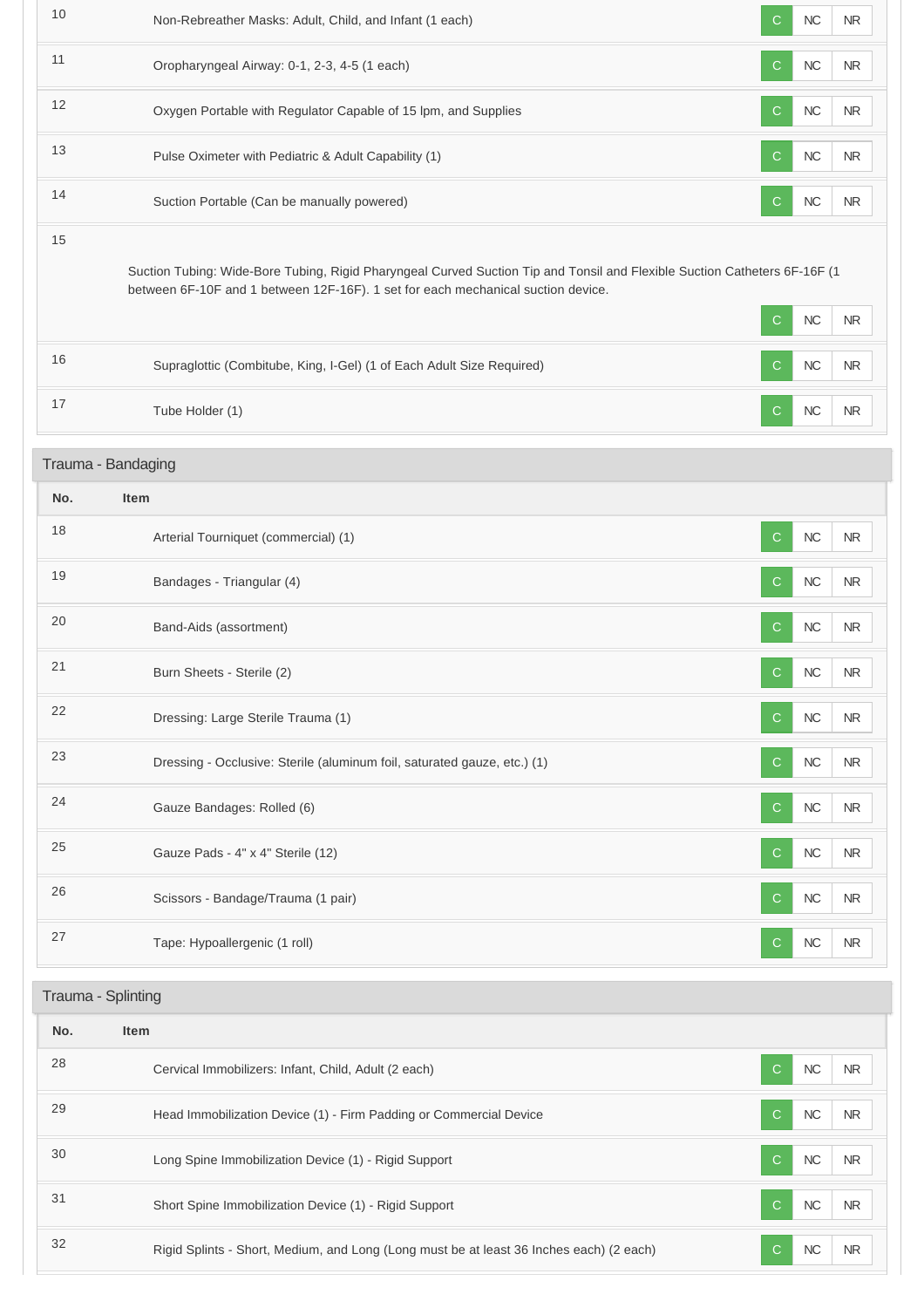| 33                                                                                                                                                            | Traction Splinting Device (1)                                                                               | C.                | <b>NC</b>               | NR.                     |
|---------------------------------------------------------------------------------------------------------------------------------------------------------------|-------------------------------------------------------------------------------------------------------------|-------------------|-------------------------|-------------------------|
| Drug Package                                                                                                                                                  |                                                                                                             |                   |                         |                         |
| No.                                                                                                                                                           | Item                                                                                                        |                   |                         |                         |
| 34                                                                                                                                                            | Epinephrine Auto Injector - Adult and Child (1 each) (Locked & Secured)                                     | C.                | <b>NC</b>               | <b>NR</b>               |
| *Expiration Date:                                                                                                                                             |                                                                                                             |                   |                         |                         |
| Sample                                                                                                                                                        |                                                                                                             |                   |                         |                         |
|                                                                                                                                                               | Cardiac Monitor/Defibrillator                                                                               |                   |                         |                         |
| No.                                                                                                                                                           | <b>Item</b>                                                                                                 |                   |                         |                         |
| 35                                                                                                                                                            | <b>Defibrillation Pads</b>                                                                                  | C.                | <b>NC</b>               | <b>NR</b>               |
| *Expiration Date<br>Sample                                                                                                                                    |                                                                                                             |                   |                         |                         |
| 36                                                                                                                                                            | Means to Defibrillate Pediatric and Adult Patients. Per AHA adult pads can be used for pediatric patients.  | $\mathsf{C}$      | <b>NC</b>               | NR.                     |
|                                                                                                                                                               | Miscellaneous - PPE & Other                                                                                 |                   |                         |                         |
| No.                                                                                                                                                           | <b>Item</b>                                                                                                 |                   |                         |                         |
| 37                                                                                                                                                            | Alcohol-Based Hand Cleanser (Towlette, Spray, or Liquid) (1)                                                | C.                | <b>NC</b>               | <b>NR</b>               |
| 38                                                                                                                                                            | Disinfectant Cleaner for Bloodborne Pathogens EPA Registered (for vehicle cleaning) (1)                     | C.                | ${\sf NC}$              | <b>NR</b>               |
| 39                                                                                                                                                            | Documentation Tools (Pens, Tablet, Run Forms)                                                               | C.                | NC                      | NR.                     |
| 40                                                                                                                                                            | Flashlight (1)                                                                                              | C                 | <b>NC</b>               | NR                      |
| 41                                                                                                                                                            | Gloves Non-Latex (1 Box or Pouch of Each Size)                                                              | $\mathsf{C}$      | ${\sf NC}$              | <b>NR</b>               |
| 42                                                                                                                                                            | HEPA Respirator or N-95 Masks (One for each crew member)                                                    | C.                | <b>NC</b>               | <b>NR</b>               |
| 43<br>Personal Protection Equipment: Impervious Gown, Eye Protection (Full Peripheral Glasses, Goggles, or Face Shield), and Mask<br>(One for each caregiver) |                                                                                                             |                   |                         |                         |
|                                                                                                                                                               |                                                                                                             | C.                | ${\sf NC}$              | <b>NR</b>               |
| 44                                                                                                                                                            | Reflective Safety Wear for each Crewmember                                                                  | $\mathsf{C}$      | ${\sf NC}$              | <b>NR</b>               |
| 45                                                                                                                                                            | Sharps Container (Portable) (1)                                                                             | C.                | ${\sf NC}$              | <b>NR</b>               |
|                                                                                                                                                               | Miscellaneous - Patient                                                                                     |                   |                         |                         |
| No.                                                                                                                                                           | Item                                                                                                        |                   |                         |                         |
| 46                                                                                                                                                            | Blankets (2) with 1 being a Thermal Absorbent Blanket, or Appropriate Heat-Reflective Material (adult size) |                   |                         |                         |
| 47                                                                                                                                                            | Blood Pressure Cuff and Sphygmomanometer : Infant, Child, Adult, and Large Adult (1 each)                   | $\mathsf{C}$<br>C | <b>NC</b><br>${\sf NC}$ | <b>NR</b><br>${\sf NR}$ |
| 48                                                                                                                                                            | Bottled Sterile Water or Bottled Normal Saline 0.9% (NS) (1 liter)                                          | C.                | ${\sf NC}$              | ${\sf NR}$              |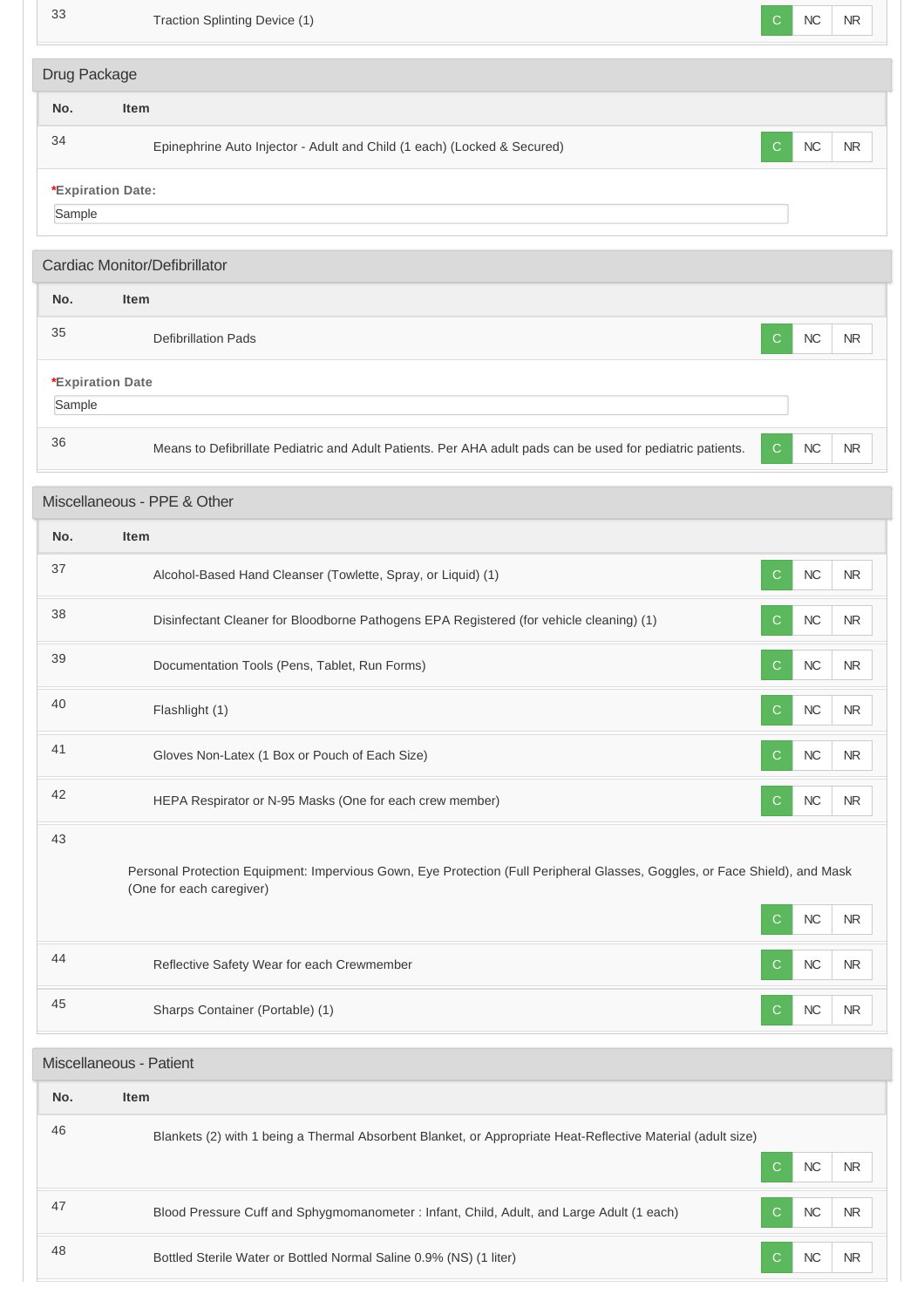| 49                                             | Cold Packs (2)                                                                                                                                        | C            | <b>NC</b> | <b>NR</b>  |
|------------------------------------------------|-------------------------------------------------------------------------------------------------------------------------------------------------------|--------------|-----------|------------|
| 50                                             | Emesis Container (1)                                                                                                                                  | C            | NC        | <b>NR</b>  |
| 51                                             | Glucometer or Blood Glucose Measuring Device with Reagent Strips                                                                                      | C            | $NC$      | <b>NR</b>  |
| 52                                             | Heat Packs (2)                                                                                                                                        | C            | $NC$      | <b>NR</b>  |
| 53                                             | Infant Thermal Cap (1)                                                                                                                                | C            | NC        | <b>NR</b>  |
| 54                                             | OB Kit: Sterile Contents (1) - (4 x 4 Dressing, Sterile Scissors or other Cutting Utensil, Bulb Suction, Clamps for Cord, Sterile<br>Gloves, Blanket) | $\mathsf{C}$ | $NC$      | <b>NR</b>  |
| 55                                             |                                                                                                                                                       |              |           |            |
|                                                | Oral Glucose Solution (1)                                                                                                                             | $\mathsf{C}$ | <b>NC</b> | <b>NR</b>  |
| 56                                             | Soft Restraints (May be cravats) (4)                                                                                                                  | C            | NC        | <b>NR</b>  |
| 57                                             | Stethoscope (1)                                                                                                                                       | $\mathsf{C}$ | <b>NC</b> | <b>NR</b>  |
| 58                                             | Thermometer with Low Temperature Capability down to 86 Degrees (i.e. hypothermia) (1)                                                                 | C            | NC        | ${\sf NR}$ |
| 59                                             | Towels (Adequate size for padding) (2)                                                                                                                | C            | $NC$      | <b>NR</b>  |
| Miscellaneous - Other Health & Safety Concerns |                                                                                                                                                       |              |           |            |
|                                                | <b>Other Health and Safety Concerns:</b>                                                                                                              |              |           |            |

# **MCA Approved Critical Equipment**

| <b>MCA Approved Equipment</b> |                                                                                                                                                                      |              |            |           |  |
|-------------------------------|----------------------------------------------------------------------------------------------------------------------------------------------------------------------|--------------|------------|-----------|--|
| No.                           | Item                                                                                                                                                                 |              |            |           |  |
| 60                            | *12 Lead EKG                                                                                                                                                         | $\mathsf{C}$ | NC         | <b>NR</b> |  |
| 61                            | Atomizer                                                                                                                                                             | $\mathsf{C}$ | NC         | <b>NR</b> |  |
| 62                            | Cardiac Monitor that is Portable, Battery Operated and Operational. Includes Patient Cable, Electrodes, and ECG Paper. (Monitor<br>must be locked out into AED mode) |              |            |           |  |
|                               |                                                                                                                                                                      | C            | $NC$       | <b>NR</b> |  |
| *Type                         |                                                                                                                                                                      |              |            |           |  |
| Sample                        |                                                                                                                                                                      |              |            |           |  |
| *Serial Number                |                                                                                                                                                                      |              |            |           |  |
| Sample                        |                                                                                                                                                                      |              |            |           |  |
| 63                            | CPAP/BIPAP (1)                                                                                                                                                       | $\mathsf{C}$ | ${\sf NC}$ | <b>NR</b> |  |
| 64                            | Hemostatic Agent, FDA and MCA Approved (1)                                                                                                                           | $\mathsf{C}$ | NC         | <b>NR</b> |  |
| 65                            | Impedance Threshold Device (1)                                                                                                                                       | $\mathbf C$  | NC         | <b>NR</b> |  |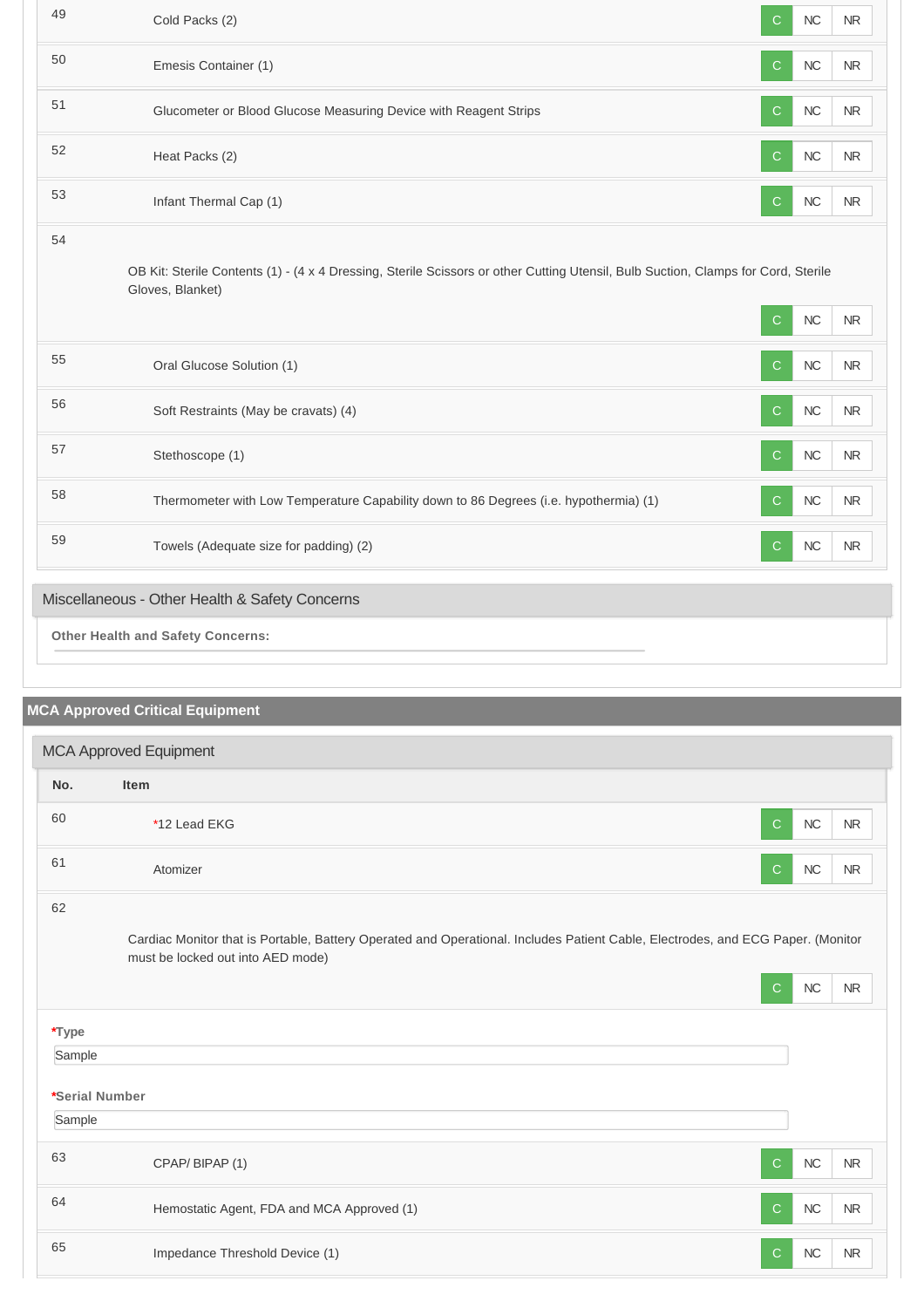| 66                  | Injection Supplies - Sizes Suitable for Pediatrics and Adults | С             | NC         | N <sub>R</sub> |
|---------------------|---------------------------------------------------------------|---------------|------------|----------------|
| 67                  | Medications (Locked & Secured)                                | С             | NC         | $\sf NR$       |
| *Medication Names   |                                                               |               |            |                |
| Sample              |                                                               |               |            |                |
| *Hospital Filled By |                                                               |               |            |                |
| Sample              |                                                               |               |            |                |
| *Date Filled        |                                                               |               |            |                |
| Sample              |                                                               |               |            |                |
| *Expiration Date    |                                                               |               |            |                |
| Sample              |                                                               |               |            |                |
| 68                  | MI-MEDIC Cards and Length Based Pediatric Dosing Tape         | $\mathcal{C}$ | NC         | <b>NR</b>      |
| 69                  | Nebulizer (1)                                                 | $\mathcal{C}$ | ${\sf NC}$ | $\sf NR$       |
| 70                  | Pelvic Binder (Commercially Approved FDA Device) (1)          | $\mathsf{C}$  | NC         | <b>NR</b>      |
| 71                  | Syringes (1, 3, 5, 10, and 20 ML) - Multiple of each size     | C             | ${\sf NC}$ | N <sub>R</sub> |

# **Instructions and Signature**

#### **Instructions**

The findings from this inspection will be submitted to the Michigan Department of Health and Human Services (MDHHS) to determine compliance with requirements for licensure. This inspection form does not indicate licensure status. The MDHHS upon determination of compliance with applicable statutory and regulatory requirements and standards, will issue the license in accordance with Part 209 of the Public Health Code (PA368 of 1978), as amended.

Items on this inspection form checked "NC" indicates that the item was not clean, was missing, or non-functional at the time of this inspection, causing MDHHS to consider each applicable vehicle to be in violation of Part 209 of the Public Health Code (PA 368 of 1978), as amended. Non-sterile items must be clean and functional. Sterile items must be intact in their package, usable, integrity of package must not be compromised, and must not be expired.

#### **Instructions for Required Corrections**

# **Non-Compliant (NC)**

- If MDHHS makes the determination that a vehicle is non-compliant with equipment items, the agency has 24 hours to bring the vehicle into compliance. If the life support vehicle is not brought into compliance within that time period, the vehicle will be taken out of service. The life support agency shall demonstrate to the department, in writing, when the vehicle has been brought into compliance. A re-inspection may occur after the vehicle corrections are made within 15 days of notification.
- If a life support vehicle remains out of compliance for more than 15 calendar days from the date of inspection, then the vehicle license shall be automatically revoked.

#### **Other Licensure Issues**

- MDHHS may order a life support vehicle out of immediate service if it determines that the health, safety, and welfare of a patient may be in jeopardy due to non-compliance with equipment items, defective and non-functional equipment, or other applicable reasons. A notice of such action shall be issued to the life support agency by MDHHS based upon the deficiencies identified in the inspection report.
- A life support agency may immediately address potential violations during the inspection. The inspection report will reflect the action taken and MDHHS will consider that the indicator was met.

#### **Documentation of completed corrections may be faxed or emailed to MDHHS**

### **Email: FloryD@michigan.gov**